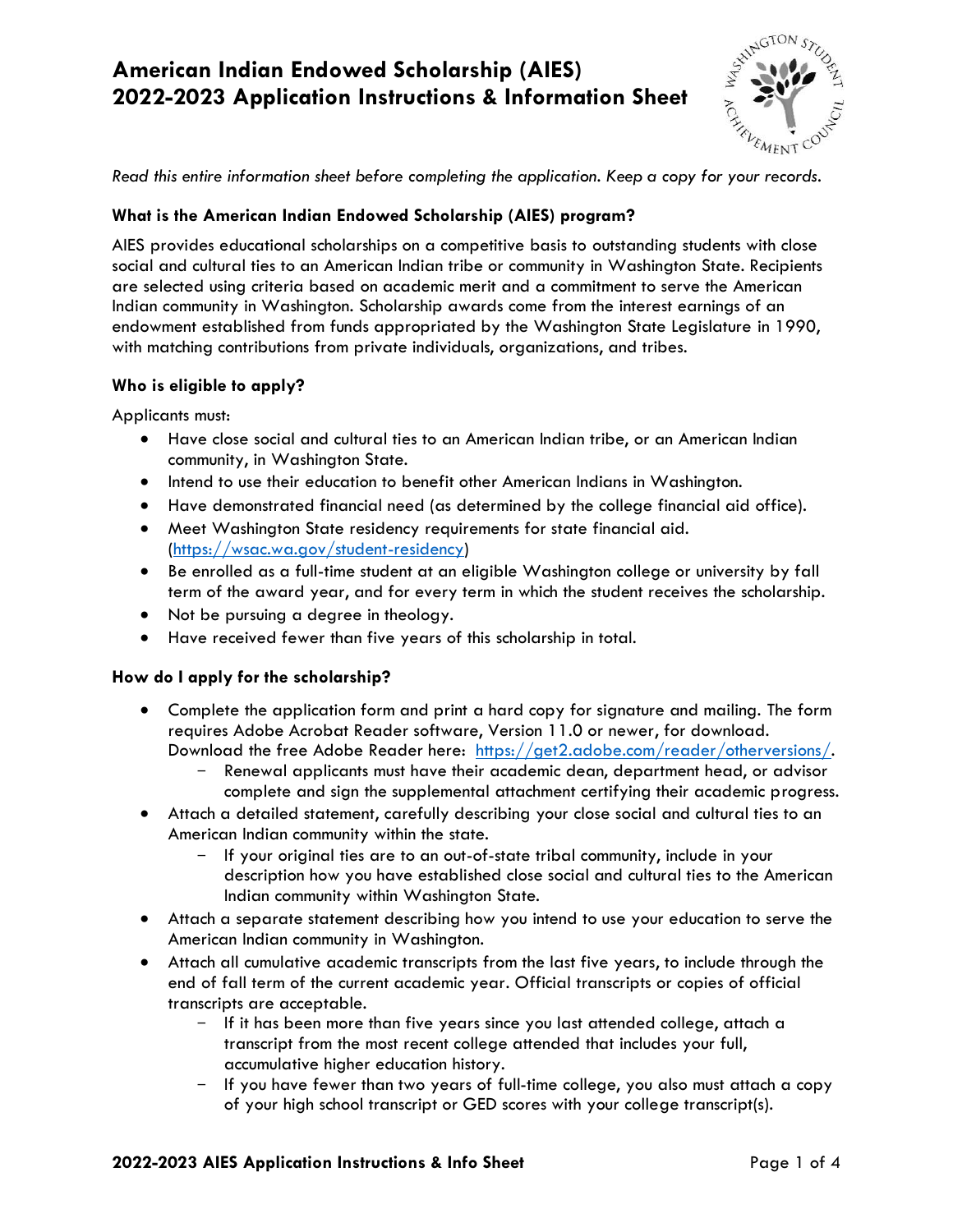- • Attach letters of recommendation; these should be from individuals who are not members of your immediate family.
	- **Applicants for first-time awards.** A minimum of three recommendation letters are required. Of these, at least one must address your personal commitment to serve the American Indian community in Washington, and at least two must describe your social and cultural ties to the American Indian community in state. A fourth letter from a recent teacher, addressing your academic performance, is encouraged.
	- - **Renewal applicants.** At least **one or more current** letter(s) of recommendation are required, that describe your close social and cultural ties to the American Indian community in the state, as well as your continued personal commitment to serve the community. WSAC strongly encourages that renewal candidates attach **multiple**  recommendation letters.
- • Sign and mail a hard copy of the application, with all required attachments, to the American Indian Endowed Scholarship (AIES) program at the Washington Student Achievement Council.
- • Apply for state and federal need-based financial aid using the FAFSA (Free Application for Federal Student Aid). The college or university you attend next academic year will use the information to determine the amount of your financial need. Financial need is among the required criteria for selection as an AIES scholarship recipient. The FAFSA is available online at [https://studentaid.gov/h/apply-for-aid/fafsa.](https://studentaid.gov/h/apply-for-aid/fafsa)

#### **How are recipients selected?**

 The AIES scholarships are awarded on a competitive basis. A selection committee composed of representatives from the American Indian and higher education communities in Washington will review and score applications. Selection criteria emphasize the applicant's social and cultural ties, and commitment to return service to the American Indian community within the state, as documented by the applicant's two personal statements and supported by the letters of recommendation. Additional criteria include academic merit and a priority for upper-division and graduate students. Financial need is a criterion as determined by the college financial aid office based on the applicant's FAFSA filing.

#### **How much will I receive if I am awarded?**

 The committee decides the total number and value of scholarships awarded each year after a discussion of current scholarship issues and an analysis of endowment interest earnings received during the previous year.

 Historically, the scholarships have been awards of \$500–\$2,000 each for one academic year. Awards will not exceed the recipient's financial need as calculated by the college student aid office. In some cases, the scholarship may be adjusted to prevent conflict with the receipt of other student financial aid.

 The recipient must be enrolled as a full-time student beginning fall term of the award year, at an eligible, participating college or university in the state of Washington, and be financially needy as determined by the college financial aid office, at the time of scholarship disbursement. Funds are disbursed through the recipient's college, in installments by term, during the academic year.

 **NOTE:** It is the recipient's responsibility to report all sources of educational scholarships to the college financial aid office. If you receive new scholarships after your initial eligibility for AIES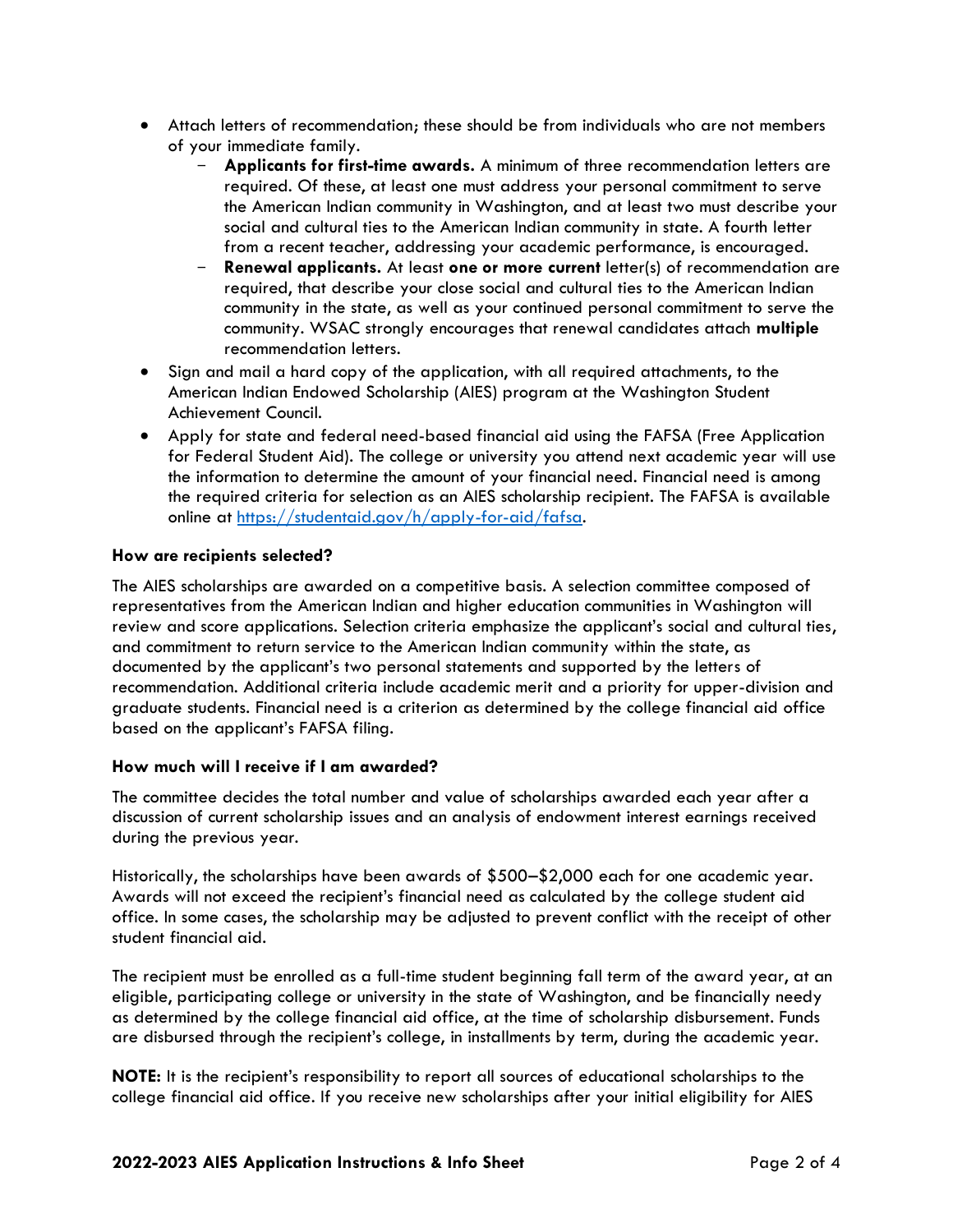has been determined, it may result in rescission of the AIES award if your documented financial need is met fully through other awards.

 Recipients must submit a renewal application each year for award consideration. Renewals are for one academic year, decided on a competitive basis, and at the discretion of the committee after a thorough review of the applicant's renewal application, letter(s) of recommendation, academic merit, and continued commitment to return service to the American Indian community in Washington. Individual recipients may receive up to a cumulative maximum of five academic years of scholarship assistance through the program.

### **the committee's ability to read and score your application. Typewritten materials are preferred. Illegible handwritten materials will affect**

#### **Postmark your application no later than March 1, 2022.**

#### **Late or incomplete applications are not considered.**

**Mail the application** (including all required attachments) as a single unit to:

 American Indian Endowed Scholarship (AIES) Program Washington Student Achievement Council  917 Lakeridge Way, Olympia, WA 98502 *(use street address for UPS or FedEx delivery)*  PO Box 43430, Olympia, WA 98504-3430 *(use PO Box for US Postal Service delivery)* 

#### **Questions? Contact:**

 Fax: (360) 704-6243 *(A printed hard-copy original must follow faxed applications)*  Ann Voyles, Program Associate Phone: (360) 485-1311 Email: aies@wsac.wa.gov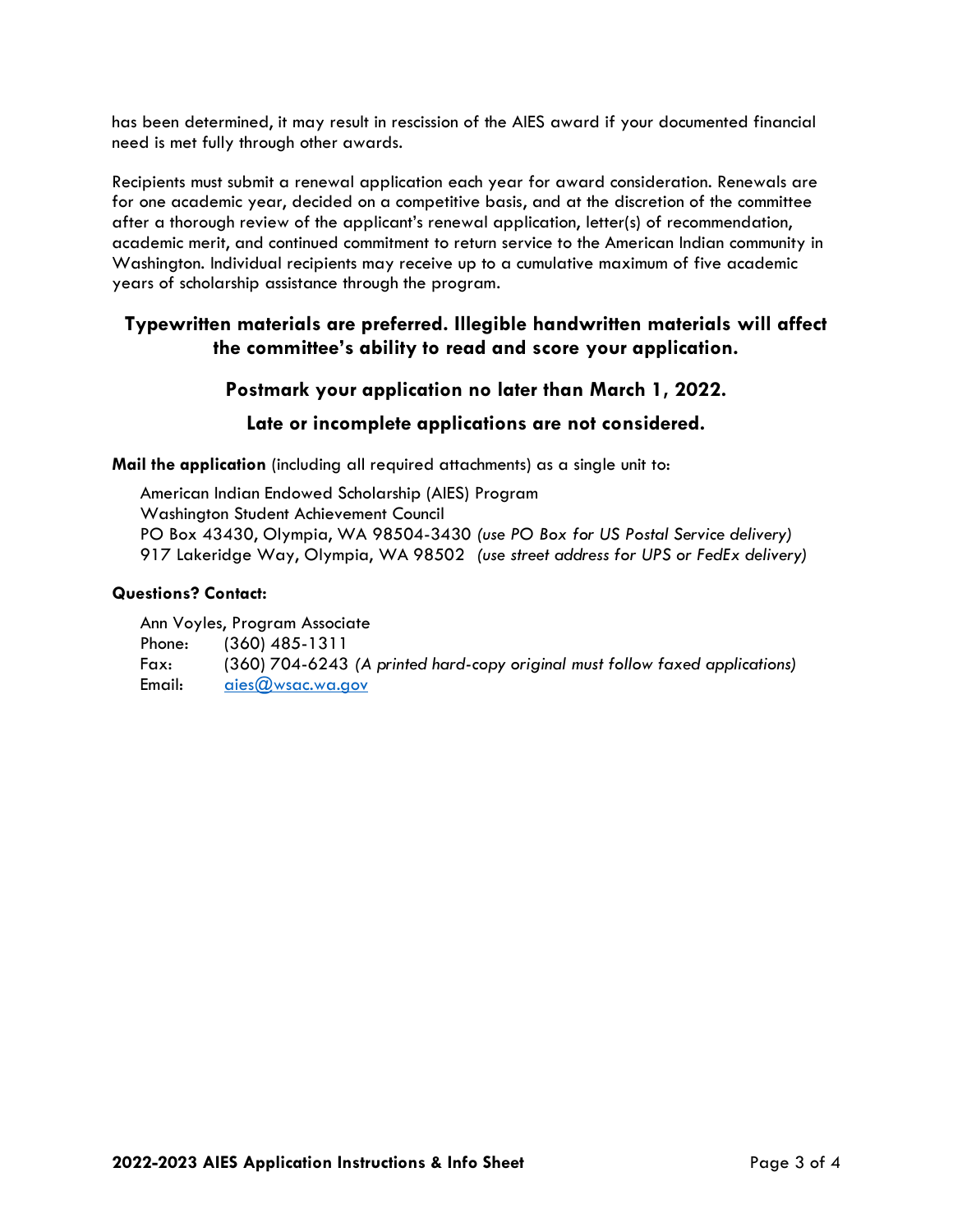# **American Indian Endowed Scholarship (AIES) 2022-2023 Application Instructions & Information Sheet**



#### **– - Eligible Institutions 2022 2023 Academic Year**

 **Public four-year research institutions:**  University of Washington Washington State University

#### **Public four-year comprehensive institutions:**

Central Washington University Eastern Washington University The Evergreen State College Western Washington University

#### **Private four-year institutions:**

 Saint Martin's University Seattle Pacific University University of Puget Sound Walla Walla University Bastyr University City University of Seattle Cornish College of the Arts Gonzaga University Heritage University Northwest University Pacific Lutheran University Seattle University Western Governor's University-WA Whitman University Whitworth University

#### **Public two-year technical colleges:**

 Bellingham Technical College Clover Park Technical College Lake Washington Institute of Technology **Private two-year technical institutions:**  Bates Technical College Renton Technical College

#### **Public two-year community colleges:**

 Big Bend Community College Grays Harbor College Lower Columbia College South Puget Sound Community College Walla Walla Community College Bellevue College Cascadia College Centralia College Clark College Columbia Basin College Edmonds Community College Everett Community College Green River College Highline College North Seattle College Olympic College Peninsula College Pierce College Seattle Central College Shoreline Community College Skagit Valley College South Seattle College Spokane Community College Spokane Falls Community College Tacoma Community College Wenatchee Valley College Whatcom Community College Yakima Valley College

# Perry Technical Institute

#### **Tribal colleges:**

Northwest Indian College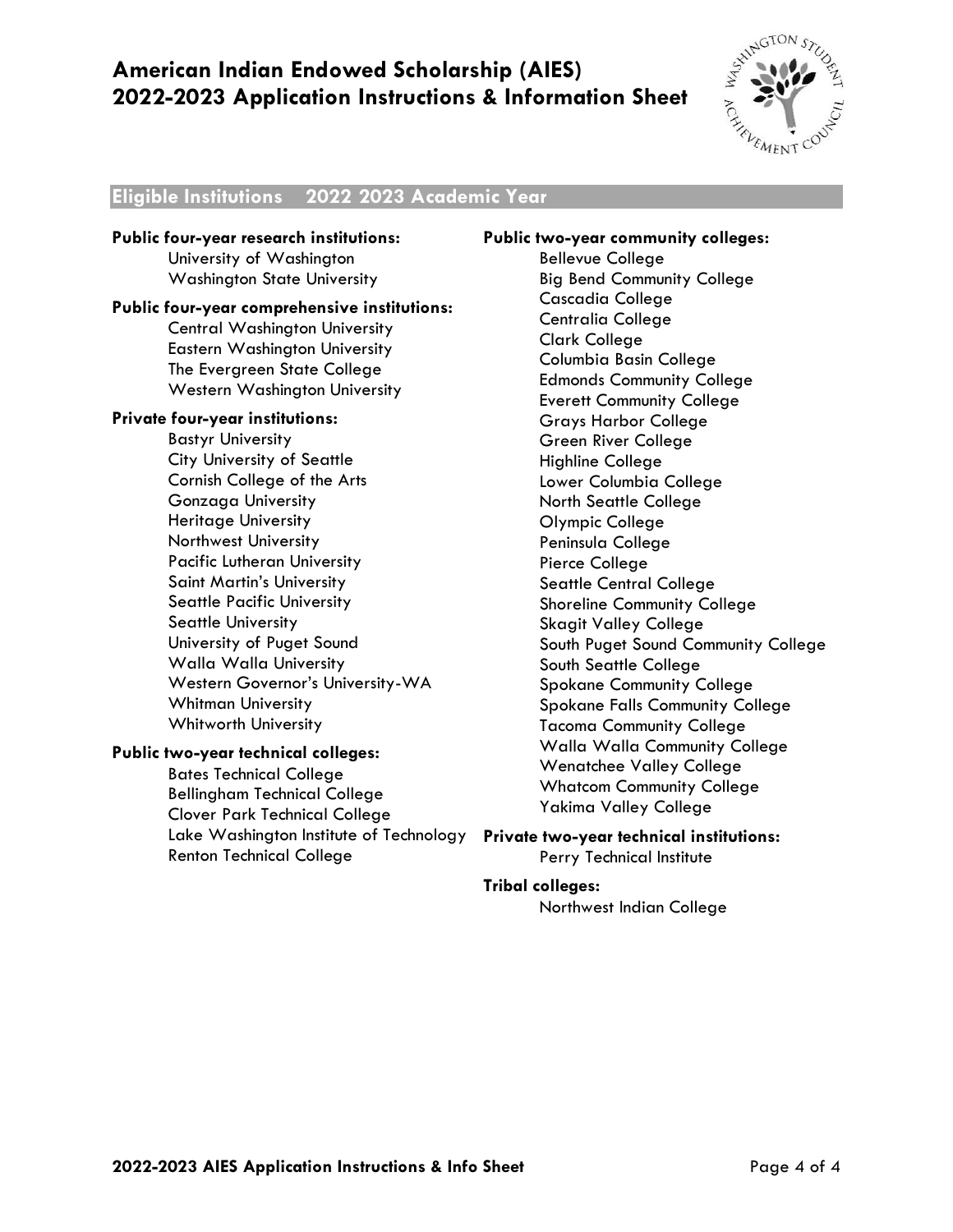

I am applying as a  $\Box$  New  $\Box$  Renewal Applicant

| <b>Applicant Information</b>                                            |                                                     |      |
|-------------------------------------------------------------------------|-----------------------------------------------------|------|
| <b>Name</b><br>First, MI, Last                                          |                                                     |      |
| <b>SSN</b><br>Required                                                  |                                                     |      |
| <b>Mailing Address</b><br><b>Street</b>                                 |                                                     |      |
| City, State, Zip                                                        |                                                     |      |
| <b>Permanent Address</b><br><b>Street</b>                               |                                                     |      |
| City, State, Zip                                                        |                                                     |      |
| <b>Phone Number</b><br>Include area code                                |                                                     |      |
| <b>Alternate Phone</b><br>Include area code                             |                                                     |      |
| <b>Email Address</b><br>Required                                        |                                                     |      |
| <b>Washington resident</b><br>https://wsac.wa.gov/student-<br>residency | Month<br>Yes If yes, resident since<br>No           | Year |
| <b>Tribal Affiliation</b>                                               |                                                     |      |
| <b>Enrolled Tribal Member</b>                                           | Yes - Membership/Enrollment $#$ if applicable<br>No |      |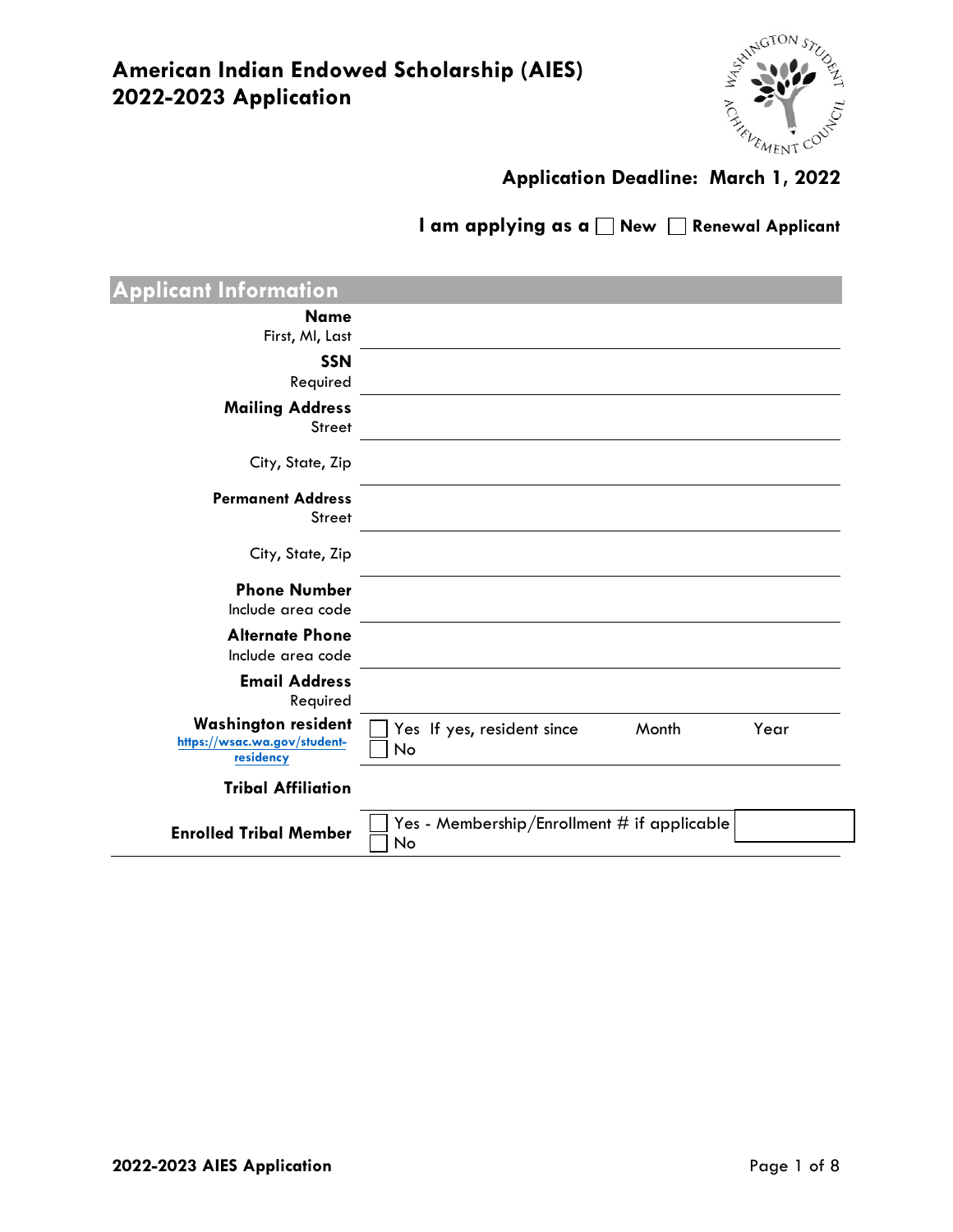| <b>Education Plan</b>                        |                                                                                                          |
|----------------------------------------------|----------------------------------------------------------------------------------------------------------|
| <b>Intended College</b><br>Next Fall         |                                                                                                          |
| <b>Class Standing</b><br>Next Fall           | Freshman   Sophomore   Junior   Senior   Graduate/Prof.                                                  |
| <b>Expected Graduation</b><br>MM/YYYY        |                                                                                                          |
| Major/Field of Study                         |                                                                                                          |
| * Has Major changed<br>within the past year? | * This question is for renewal applicants only<br>□ Yes □ No If "Yes," describe reason for change below: |

| <b>Educational Background</b>                                                        |                         |      |                        |                   |                          |
|--------------------------------------------------------------------------------------|-------------------------|------|------------------------|-------------------|--------------------------|
| Date of High School<br><b>Graduation or GED</b>                                      | Month                   | Year |                        |                   |                          |
| Schools Attended List in order of attendance (most recent first; attach transcripts) |                         |      |                        |                   |                          |
| Name of high school/college                                                          | <b>City &amp; State</b> |      | Dates of<br>attendance | Degree, if<br>any | Cumulative<br><b>GPA</b> |
|                                                                                      |                         |      |                        |                   |                          |
|                                                                                      |                         |      |                        |                   |                          |
|                                                                                      |                         |      |                        |                   |                          |
|                                                                                      |                         |      |                        |                   |                          |
|                                                                                      |                         |      |                        |                   |                          |
|                                                                                      |                         |      |                        |                   |                          |
|                                                                                      |                         |      |                        |                   |                          |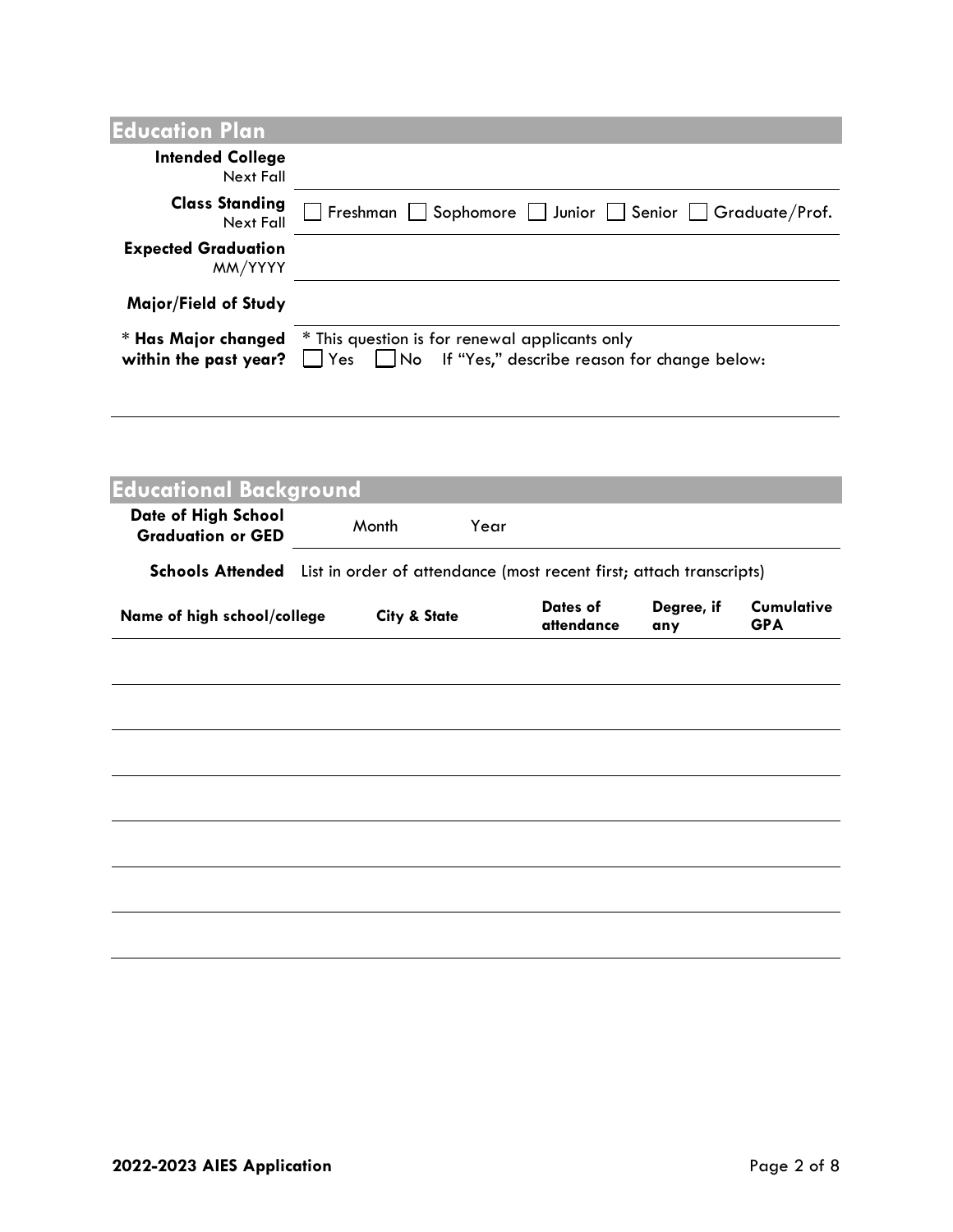# **Extracurricular Activities**

**Describe major school, community, and leadership activities here.** Attach an additional sheet, if necessary. (Renewal applicants must provide comprehensive updated information. Do not assume that prior-year information is available to committee members.)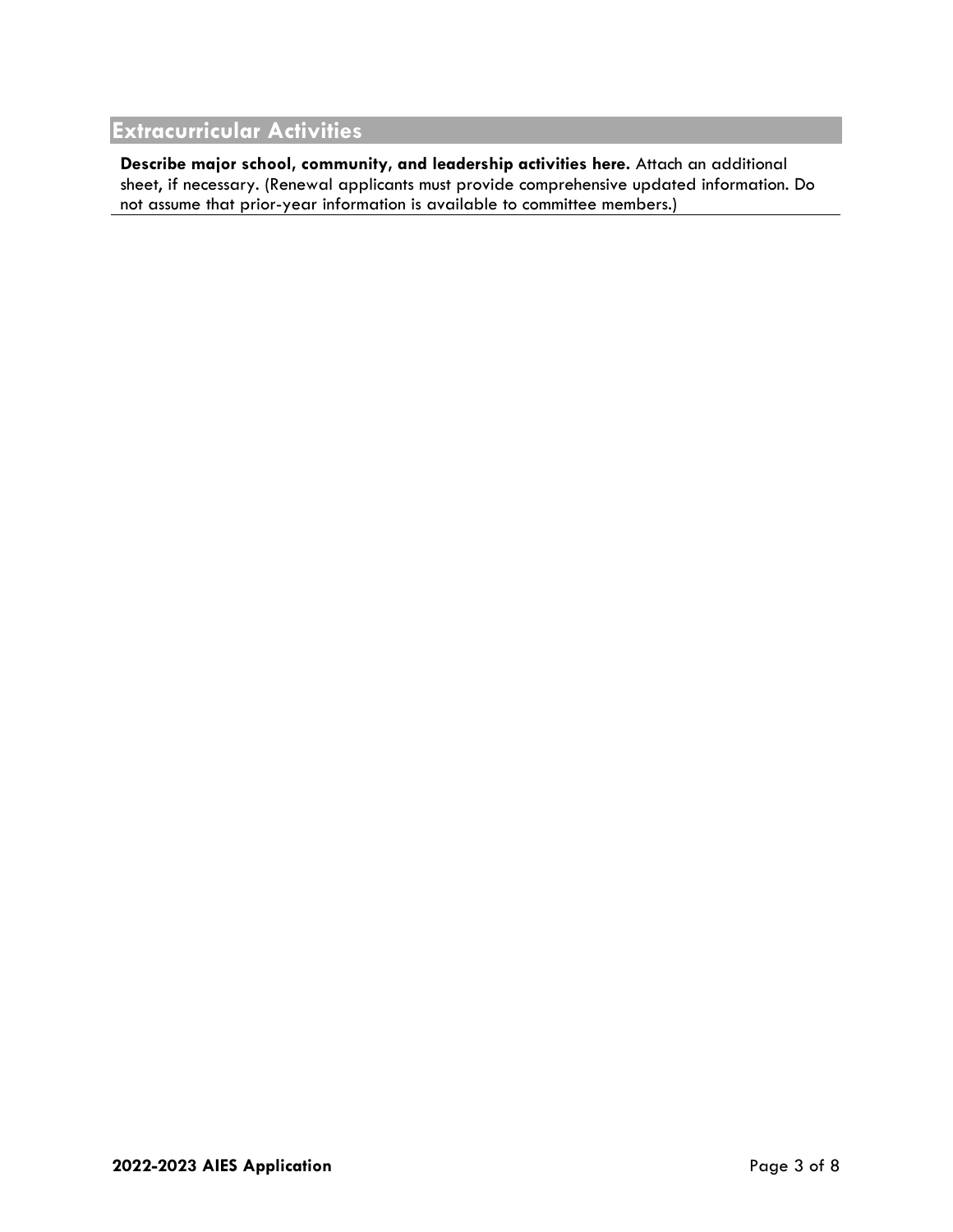# **Statement of Close Social and Cultural Ties**

**Describe in detail your personal close social and cultural ties to an American Indian community within the state.** If your original ties are to an out-of-state tribal community, include in your description how you have established close social and cultural ties to the American Indian community in Washington. Attach an additional continuation sheet if space on this page is too limited. (Renewal applicants must provide comprehensive updated information. Do not assume that prior-year information is available to committee members.)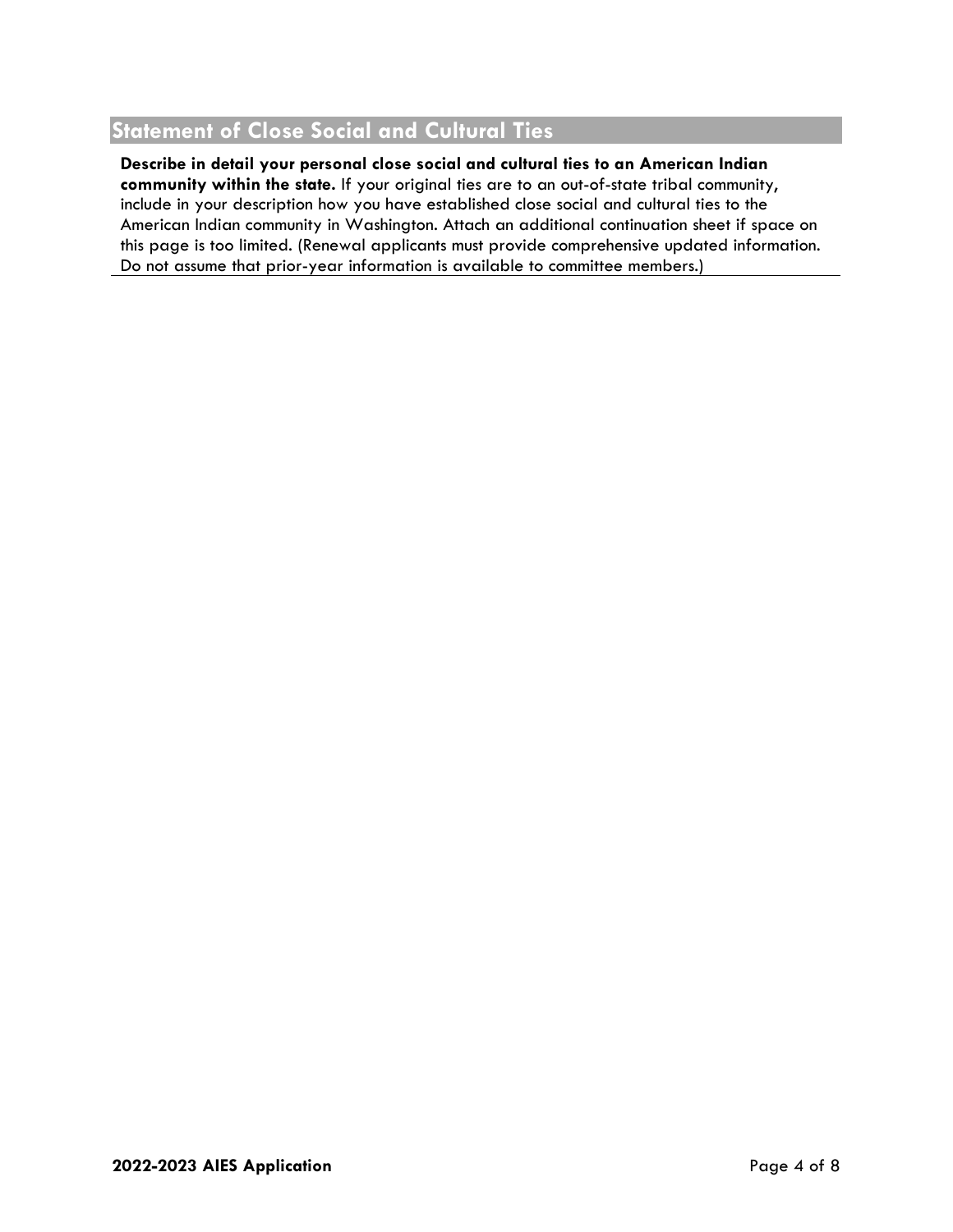# **Statement of Commitment to Return Service**

**Describe how you intend to use your education to serve the American Indian community in Washington.** Attach an additional continuation sheet if space on this page is too limited. (Renewal applicants must provide comprehensive updated information. Do not assume that prior-year information is available to committee members.)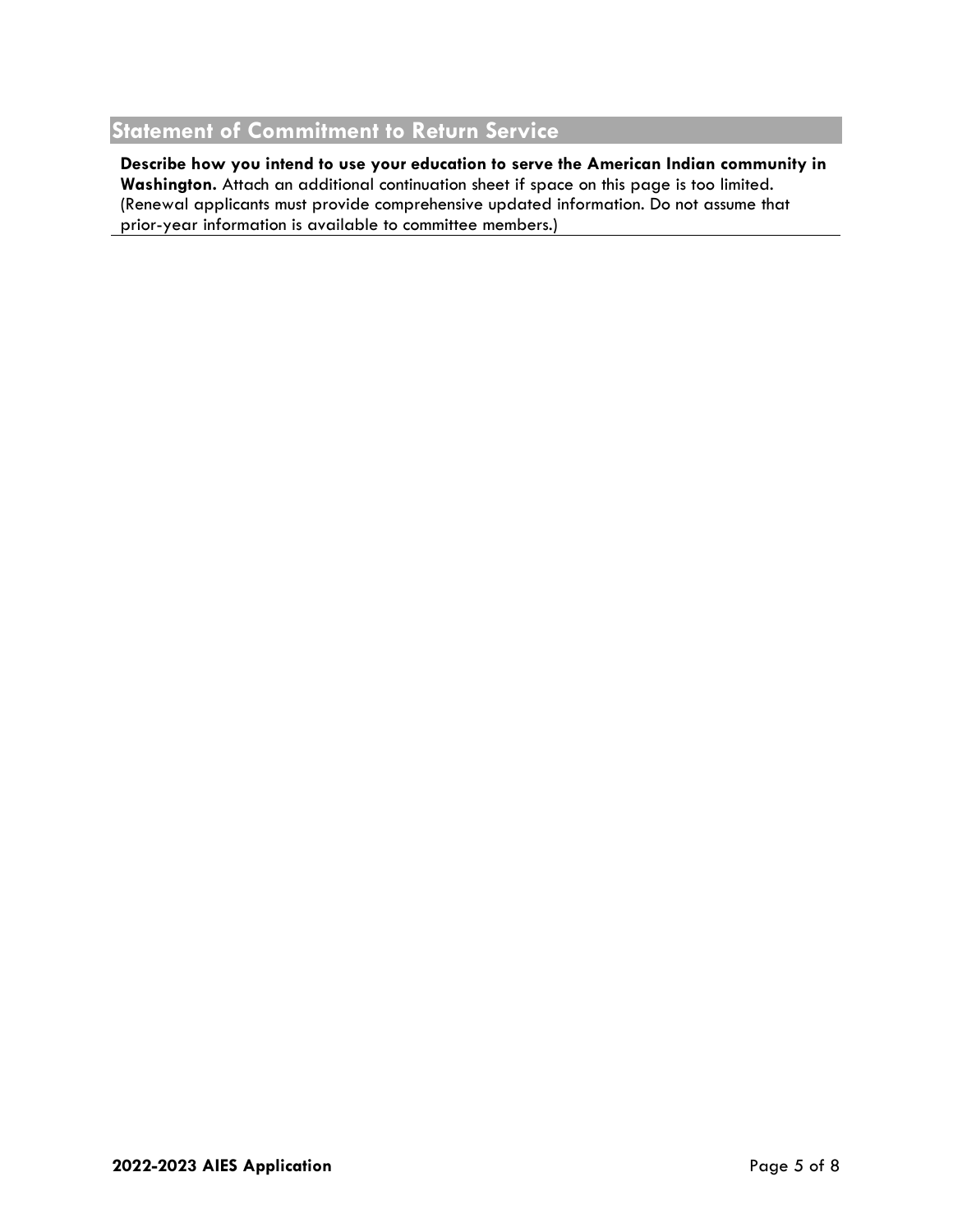**Supplemental Attachment for Renewal AIES Applicants Only** 

## **Certification of Institutional Academic Dean, Department Head, or Advisor**

| <b>Applicant Name</b><br>First, MI, Last |                                                                                                                                                 |
|------------------------------------------|-------------------------------------------------------------------------------------------------------------------------------------------------|
| Major/Field of Study                     |                                                                                                                                                 |
| <b>Academic Progress</b>                 | <b>EXCEEDS</b> expectations<br><b>MEETS</b> expectations<br><b>DOES NOT MEET expectations</b>                                                   |
| <b>Expected Graduation</b><br>MM/YYYY    | This student is on track to complete the degree or certificate by:                                                                              |
| <b>Comments</b>                          | Provide in the space below any additional comments that will help the<br>committee distinguish this student academically from other applicants: |

I certify that the above information is true and correct to the best of my knowledge.

| <b>Certifying Official</b><br><b>Signature</b>   |  |
|--------------------------------------------------|--|
| <b>Date</b>                                      |  |
| <b>Certifying Official</b><br>Name, Title, Dept. |  |
| <b>Institution Name</b><br>and Address           |  |
| <b>Email Address</b><br>Required                 |  |
| <b>Phone Number</b><br>Include area code         |  |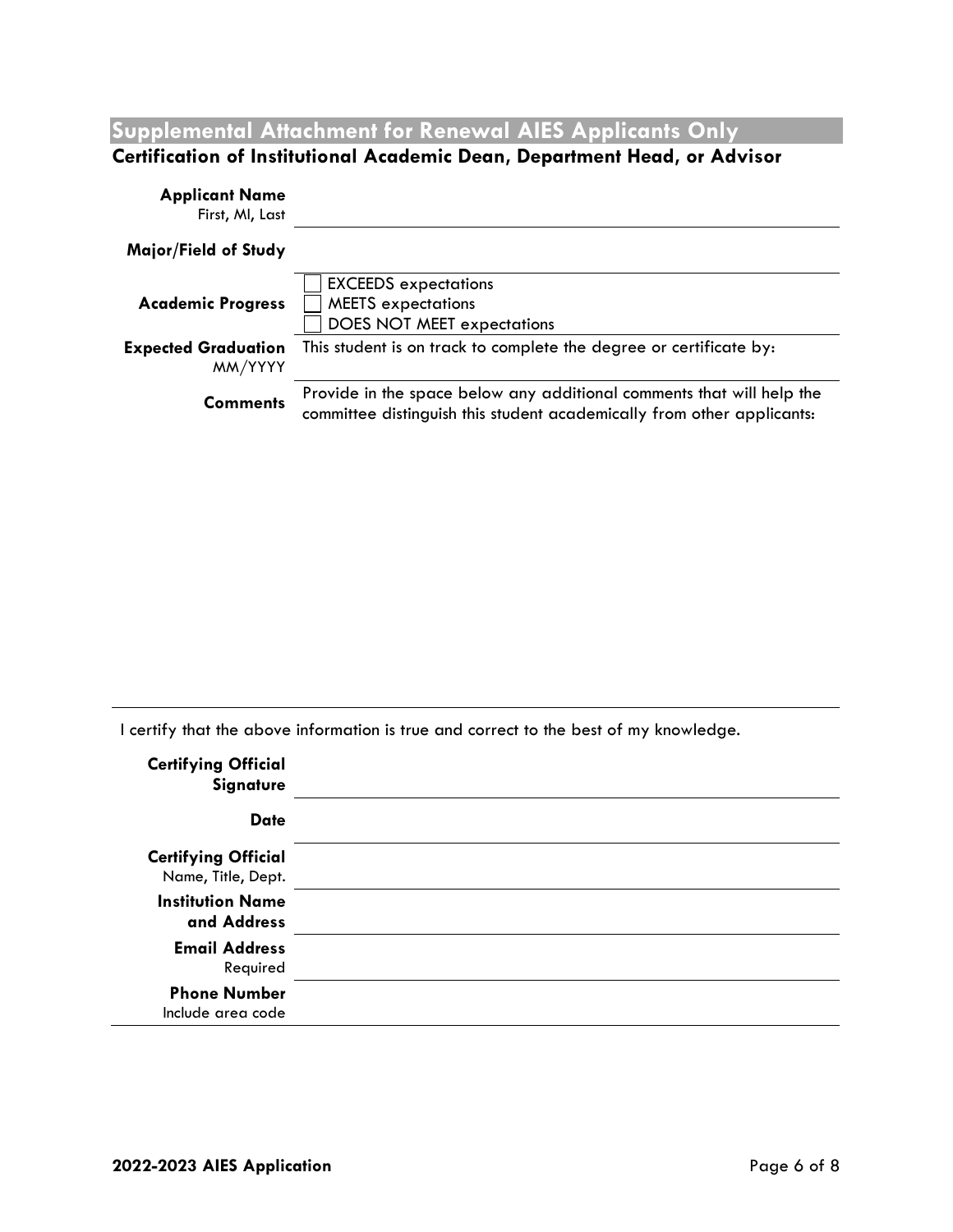# **Applicant Certification and Release of Information**

 I certify that the above information, and all attachments to this application, are true and correct to the best of my knowledge. By my signature below, I give the Washington Student Achievement Council (WSAC) permission to contact the institution I will attend to verify my initial and continued eligibility for the scholarship. I authorize the institution to release all necessary information about my schooling to assist WSAC in its administration of the American Indian Endowed Scholarship program. This may include demographic, enrollment, financial need, satisfactory academic progress, and academic transcript information, and other documentation as needed.

If awarded the scholarship, I understand that I must meet program requirements to be eligible for funding. Requirements include Washington residency, and full-time enrollment at an eligible, participating college or university within the state of Washington, beginning fall term of the award year and for each academic term for which I am to receive the scholarship, and that I must have sufficient financial need as determined by the college financial aid office.

I understand that the Washington Student Achievement Council may release certain information contained in this application to interested parties, such as the news media and legislative personnel, for recognition of the accomplishments of scholarship recipients. **I have checked the box below only if I DO NOT wish the release of my information for recognition purposes.\*** 

\* If checked, I **DO NOT** authorize WSAC to release my information for recognition purposes.